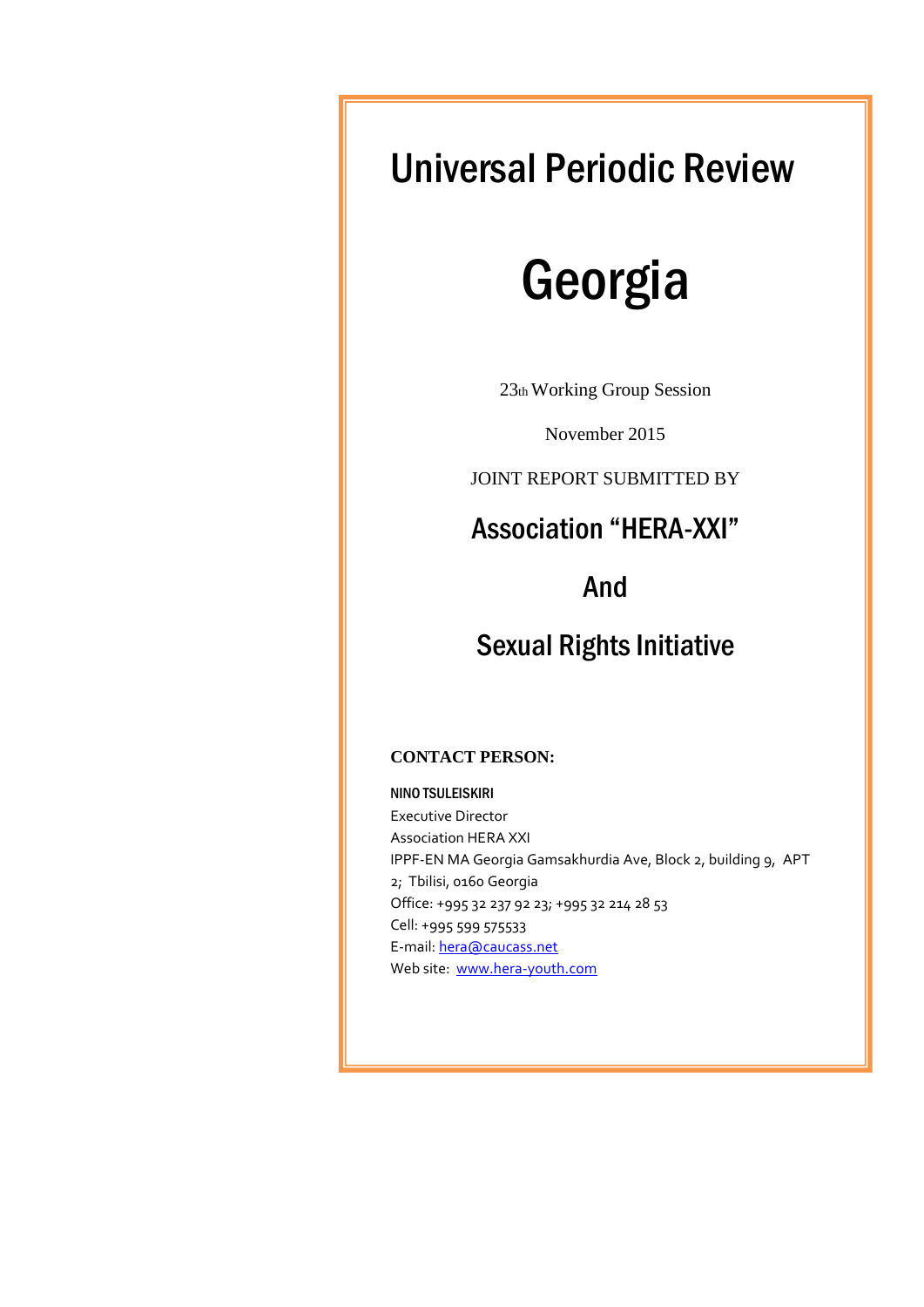# **CONTENTS**

| Implementation of international human rights obligations in domestic |
|----------------------------------------------------------------------|
|                                                                      |
|                                                                      |
|                                                                      |
|                                                                      |
|                                                                      |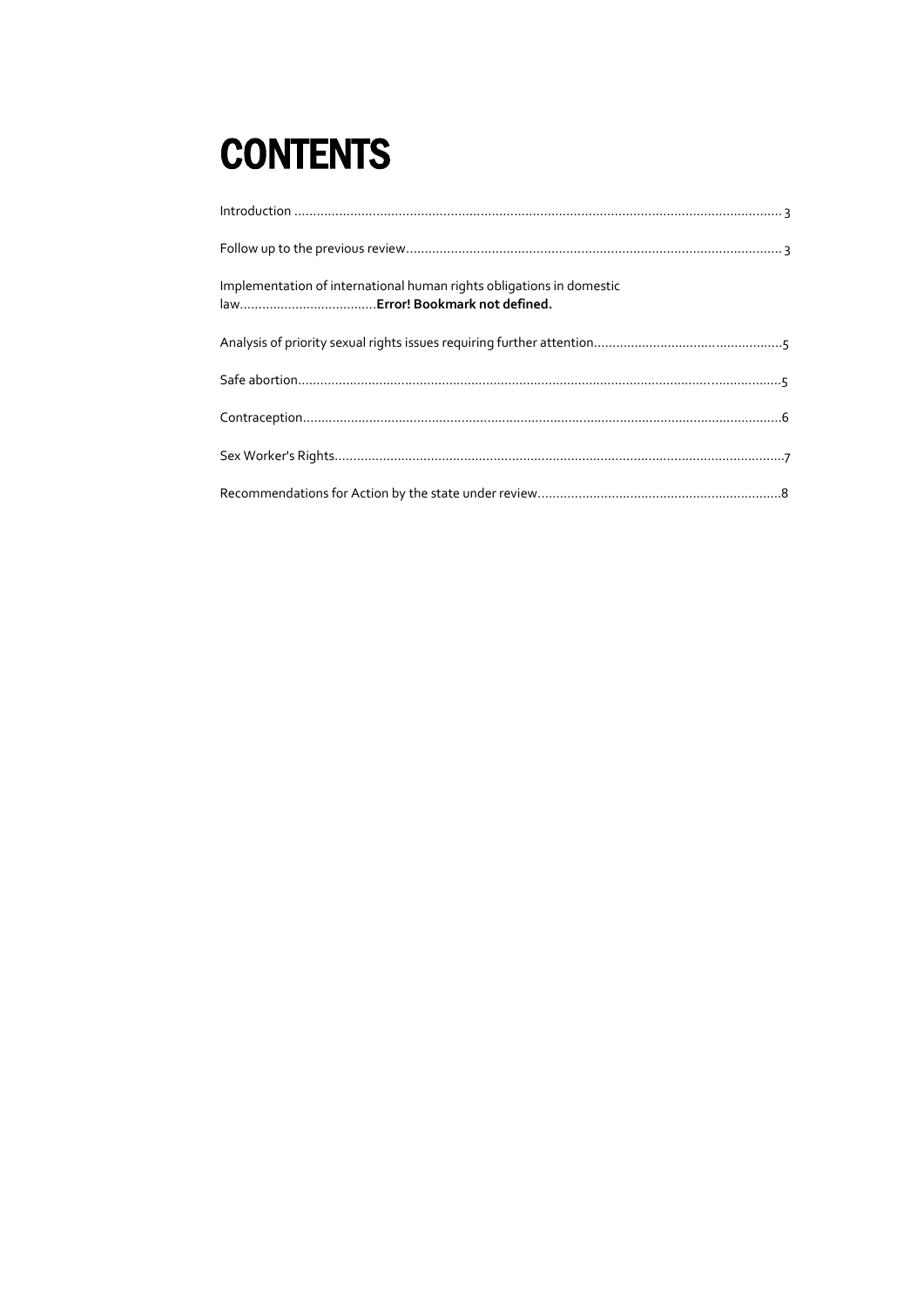## <span id="page-2-0"></span>INTRODUCTION

In this submission, prepared for the UN Universal Periodic Review of the Georgia taking place in November 2015, Association "HERA-XXI", jointly with the Sexual Rights Initiative, comments on the government's implementation of recommendations supported by the Georgia during its previous UPR in 2011, including recommendations concerning Human Rights, Women's Rights, Discrimination and Violence against Women.

The report also highlights the lack of a rights based approach to health in Georgia and, in particular, the barriers many women experience in accessing of sexual and reproductive health services that are available, accessible, and acceptable and of high quality.

### <span id="page-2-1"></span>FOLLOW UP TO THE PREVIOUS REVIEW

In its first UPR in 2011, Georgia accepted a number of recommendations made by other States and announced a number of voluntary commitments around these issues. These include women's rights, protection of human rights, discrimination and violence against women.

Since then, Georgia has taken positive steps and has enacted specific laws for the protection of human rights, particularly with regard to women's rights. The parliament of Georgia adopted the law "on the elimination of all forms of discrimination" (February 2014) which provides legal protection from all forms of violence and from discrimination. However, while the law<sup>1</sup> is a step forward in promoting women's rights, its effective implementation is yet to be seen.

In relation to the recommendation to take effective steps against stereotypes that cause gender discrimination,<sup>2</sup> the Georgian government issued order Nº 01-74/N<sup>3</sup>, according to which, selective abortion is prohibited. However, this cannot be regarded as an effective step taken by the state, given that there is no selective abortion control mechanism and no protocol, guidelines and laws that will control it.

One of the main recommendations adopted by the Georgian Government was to make adequate reforms in the health sector.<sup>4</sup> Despite the fact that some positive developments have taken place, including the National Strategy 2011-2015 on Health Protection of Georgia – "Qualified Available Healthcare"<sup>5</sup>. One of the Strategic directions listed in Georgia's National Health Care Strategy is "improvement of maternal and child health", but the section does not contain any references, strategies or monitoring procedures related to family planning service provision.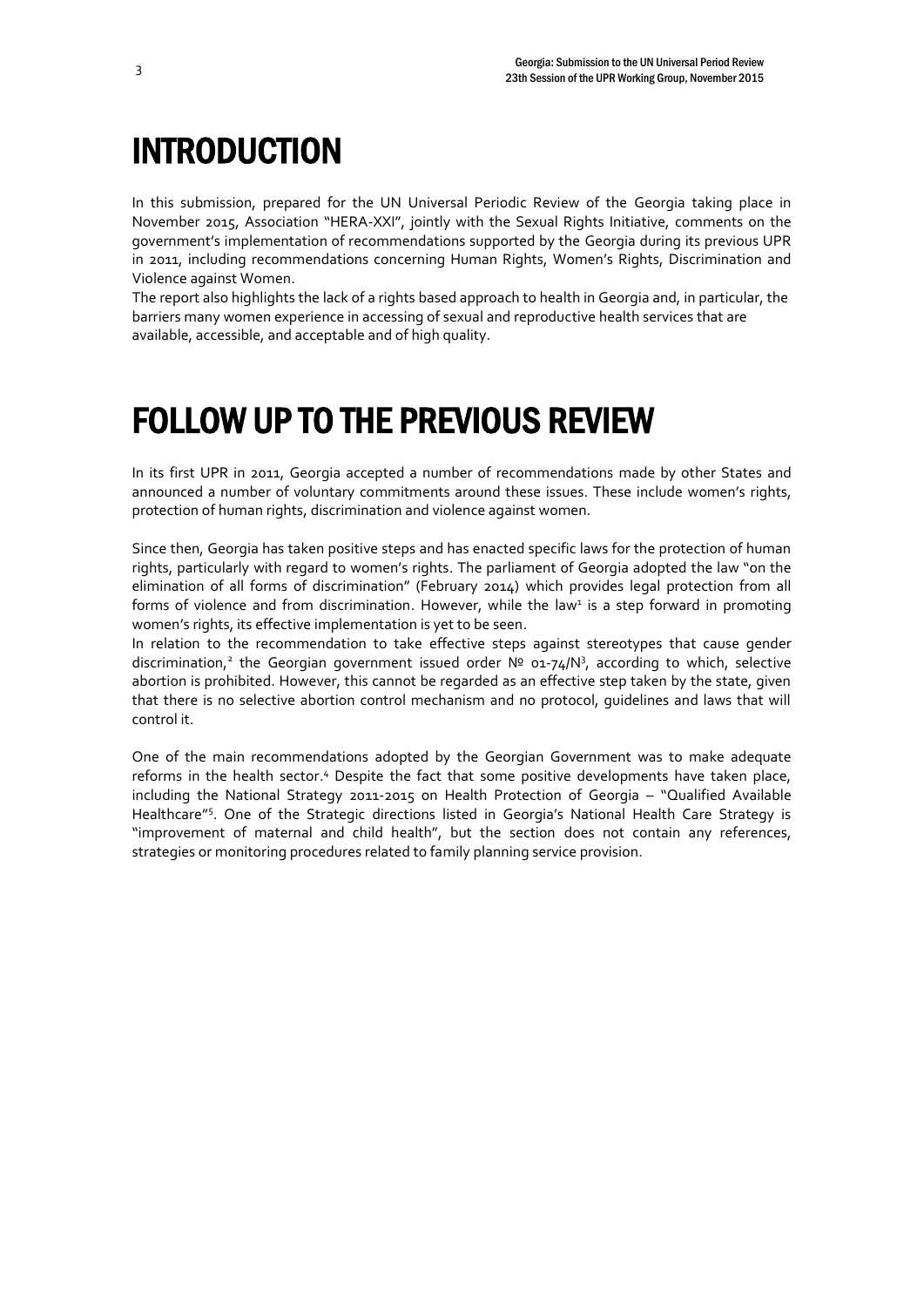## IMPLEMENTATION OF INTERNATIONAL HUMAN RIGHTS OBLIGATIONS IN DOMESTIC LAW

Reproductive rights are part of fundamental human rights. However, they are not fully realised in Georgia. One of the main recommendations which were accepted by the Georgian Government on 10th review<sup>6</sup> is to continue measures in the field of women's rights protection.<sup>7</sup> This recommendation covers many issues, including the right of women to have universal access to reproductive health and rights.

Georgia has ratified a number of human rights treaties, including the International Covenant on Civil and Political Rights(ICCPR), the Convention [to Eliminate All Forms of Discrimination Against](https://www.google.ge/url?sa=t&rct=j&q=&esrc=s&source=web&cd=1&cad=rja&uact=8&ved=0CBsQFjAA&url=http%3A%2F%2Fwww.un.org%2Fwomenwatch%2Fdaw%2Fcedaw%2F&ei=S7bdVM3BNs7YaqbagfgC&usg=AFQjCNGCAU1sMg0C3o2gDMwQNqxx0i9IwQ&bvm=bv.85970519,d.d2s) Women(CEDAW), International Covenant on Civil and Political Rights against Torture and Other Cruel, Inhuman or Degrading Treatment or Punishment (CAT)and the Convention on the Rights of the Child (UNCRC). However, some of the key human rights standards and safeguards contained in these treaties are not clearly reflected in domestic legislation.

The Committee on the Elimination of All Forms of Discrimination Against Women (CEDAW)<sup>8</sup> and World Health Organization (WHO) have urged states to remove medically unnecessary barriers for accessing care, such as a mandatory waiting period for an abortion. Despite this, the Georgian Parliament amended legislation increasing the mandatory waiting period for an abortion from 3 to 5 days<sup>9</sup>

Association "HERA-XXI" recommend to the state the effective integration of sexual and reproductive health services (including those for HIV/AIDS) to improve maternal and newborn health, deliver family planning choices, eliminate unsafe abortion and reduce sexually transmitted infections and risky behaviour. We also call for increased access to sexual and reproductive health services and nonjudgemental information for Women living in poverty, men, young people, and specific vulnerable groups such as sex workers and displaced people, highlighting the importance of gender equality.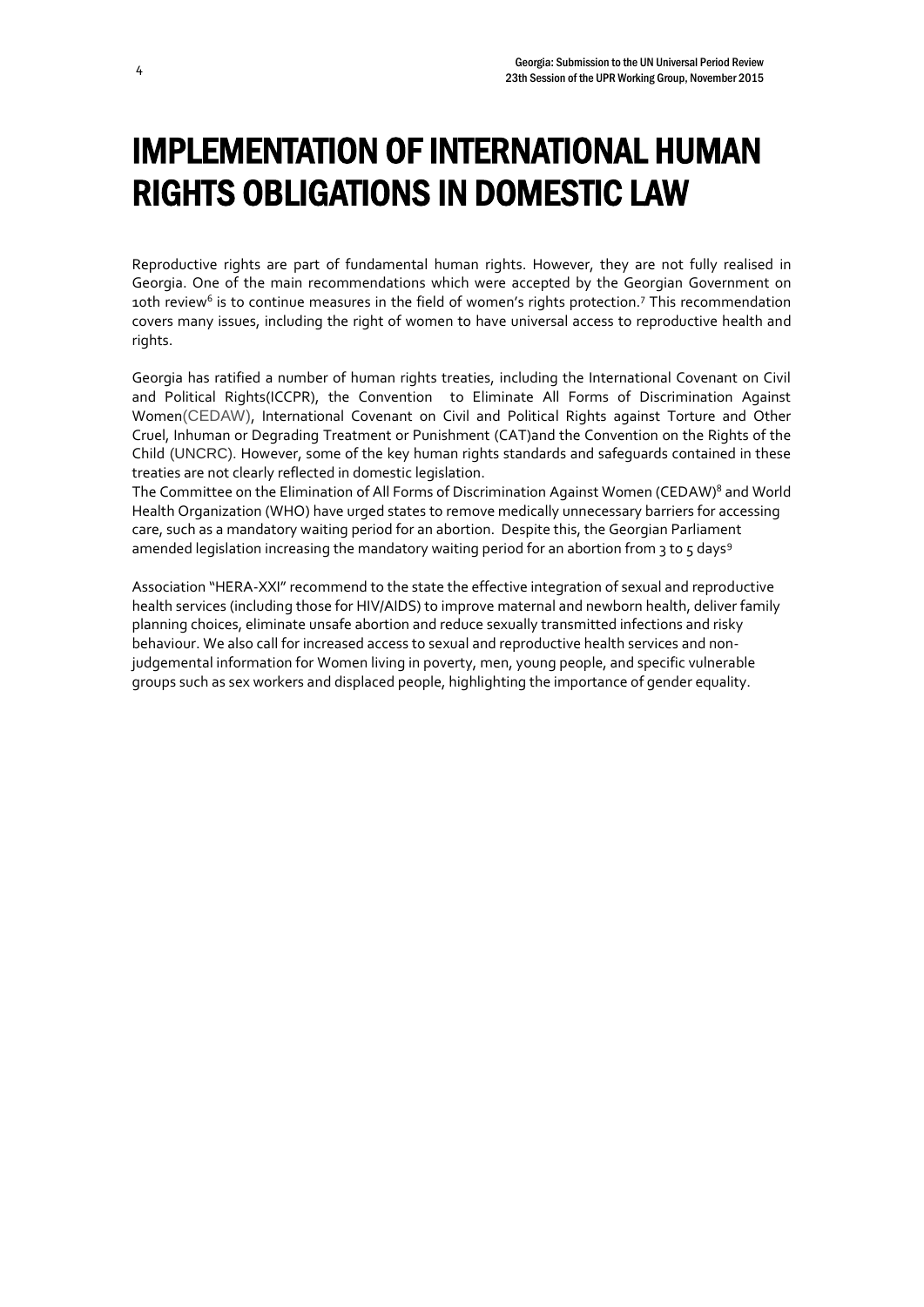## ANALYSIS OF PRIORITY SEXUAL RIGHTS ISSUES REQUIRING FURTHER ATTENTION

We would like raise three critical issues pointing out which laws, practices and policies in Georgia fall short of the requirements of the UPR. These are: Safe abortion, Access to Contraception and the Rights of Sex Workers.

#### SAFE ABORTION

Access to the safe, legal abortion is one of the important and vital rights of every woman. Safe abortion service must be easily available and financially affordable for all women, from the first aid level up to referral system for everyone who needs higher level assistance. Although abortion is legal in Georgia, many women do not have access to quality, and affordable services. Religious, geographical, financial obstacles, low quality of services, lack of information about contraceptive methods in remote areas and a noncompetitive medical environment creates artificial obstacles, which represents a huge problem.10 Number of protocols and guidelines were adopted by the The Ministry of Health, Labour and Social Affairs of Georgia but access to the safe abortion is still problematic. The state has failed to fulfil its obligations under the ICCPR to remove the many obstacles to access to safe and legal abortion. In fact, the state is attempting to make access increasingly difficult by an amendment to Art 139 of the Law on Health Care to increase the legal barrier of a mandatory waiting period from 3 to 5 days. There is no health based rationale or evidence to support this change: it is a political decision based on the influence of the Church.

There have been a number of positive developments in the context of the National Strategy 2011-2015 on Health Protection of Georgia – "Qualified Available Health care". However, the Strategy omits a number of important issues in relation reproductive health, including in relation to traditional practices and stereotyped roles. For example, the Strategy aims to develop mothers' and children's health services, but does not address issues such as: adoption of services assessment frame for family planning, monitoring and ways of solution for traditions / stereotypes.

#### *The mandatory waiting period*

The Georgian Parliament by the initiative of the Ministry of Labour, Health and Social Affairs, carried out legislative amendments and referred increasing the mandatory waiting period from 3 to 5 days. In addition, The Ministry of Labour, Health and Social Affairs issued an order, according to which, as an exception, that last week a woman who came to abortion may be administered to a 3-day mandatory waiting period. On the contrary, the waiting period creates psychological, financial, economic and territorial barriers to access to safe, legal abortion.

From the experience of Association "HERA-XXI" and international research, mandatory waiting period does not deter women from having abortion, but can cause them to fall outside the gestation limit of twelve weeks for lawful abortion and cause them to seek illegal and unsafe methods, which can cause complications that are harmful to women's health.

The amendment establishing mandatory waiting periods for abortion may infringe upon women's decision-making, perpetuate gender stereotypes about women's ability to make reasonable decisions about reproduction, and thus, discriminate women. Waiting periods place an even greater burden on women who live in rural areas. The reason for which women are required to travel to other territory is the fact that the reproductive health services (safe abortion) aren't accessibility in all territory of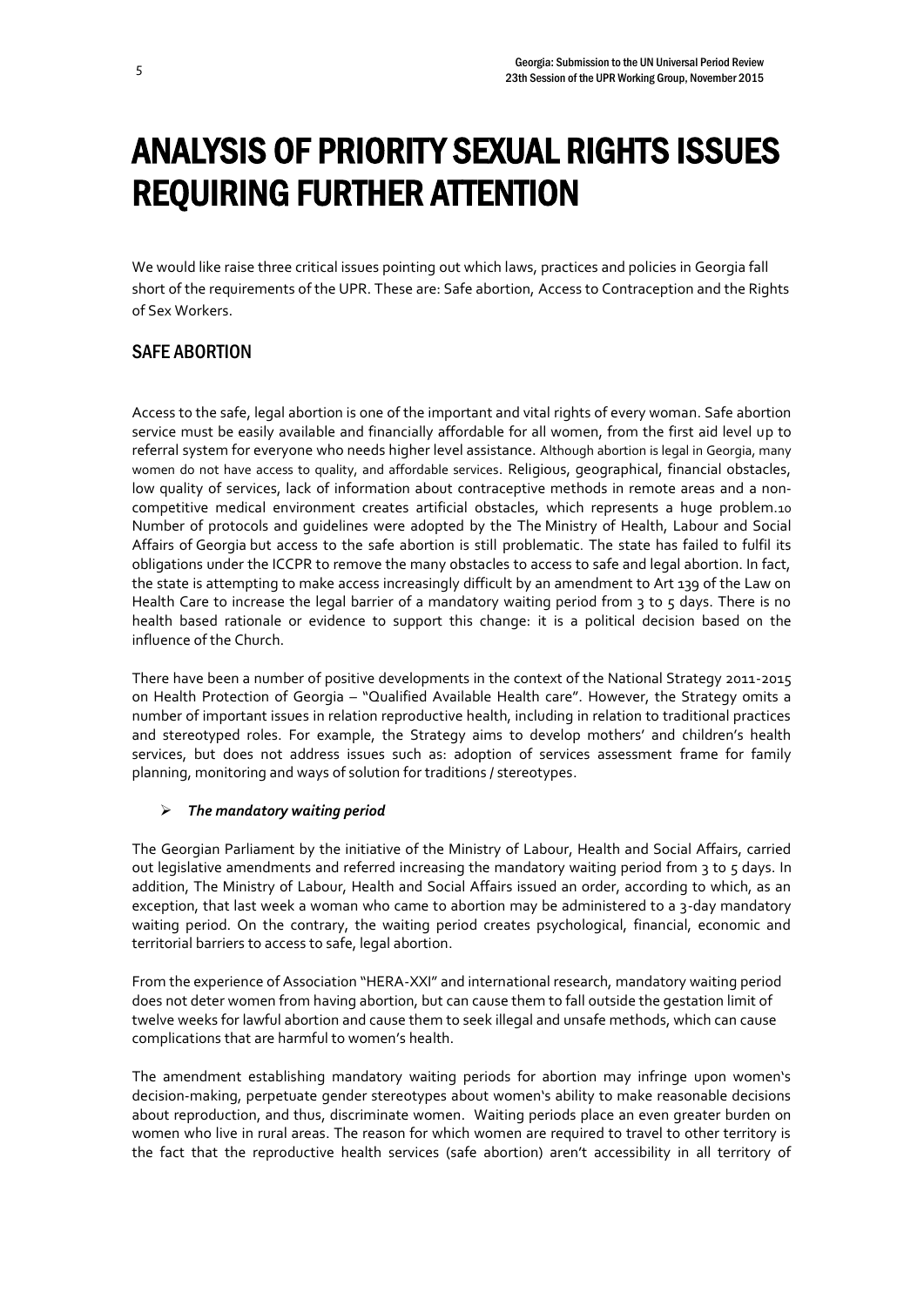Georgia. The burden particularly impacts low-income women who might have to take time off from work or forego earnings for the day in order to travel to a health care facility twice within 7 days.

#### *Pre & Post abortion counselling*

In 2014, The Ministry of Health, Labour and Social Affairs of Georgia ordered an instruction on psychological/pre abortion counselling of pregnant women. Research conducted by Association "HERA-XXI" shows that this rule isn't implemented and most of the service providers aren't having pre and post abortion counselling. In addition, some biased and incomplete pre abortion counselling coerces women into enduring the physical pain, health risks, and psychological stress associated with unwanted pregnancy and childbirth instead of giving them a chance to make the best decision for themselves and their families.

One of the main recommendations to the state is to emphasize the role of Family doctors and family nurses by creating the financial incentives for them and developing competitive environment for the medical providers especially in rural areas, who have been identified as a first contact point for residents, while in past patients were going directly to specialized health care providers.

#### *Access to the safe abortion*

According to the WHO recommendation, medical methods for first trimester abortion should be demonstrated to be both safe and effective. However, some clinics of Georgia are using old and unsafe methods of abortion for the first trimester pregnant and there is no access to the modern technology.

Universal access to safe abortion means that adequate services and information are available, accessible and acceptable to meet the different needs of all individuals. Researchers conducted by the Association "HERA-XXI" has shown that in some part of Georgia people can't safely reach services without travelling for a long time or distance, and that those with HIV can't easily access abortion or other reproductive services. In addition, using reproductive health services, for people living in poverty bear a higher burden from the cost than more wealthy people.<sup>11</sup>

#### **CONTRACEPTION**

The major problems concerning sexual and reproductive health protection and rights are the following: state inactivity towards reproductive health protection and rights, insufficient information about family planning, insufficient number of relevant necessary contraceptives and fertility control mostly by abortion, lack of sufficient education and priority of juvenile reproductive health protection and rights, domestic violence against women which is a regional problem and is neglected, low level of knowledge about reproductive and sexual health and rights in the society.

Access to the contraception empowers women to have more control over when to have children and lessens the incidence of unsafe abortions. Contraception can also help reduce the transmission of STIs, including HIV. In the field of reproductive health is related to accessibility of contraceptives, their price, choice, getting information.

According to the World Health Organisation up to 220 million women's rights are violated due to disregarding of these principles and they lack information about modern ways of contraceptives. Accessibility of modern methods of contraceptives is more problematic regarding women from marginalized groups of population.<sup>12</sup> In Georgia law only one article covers contraception issues, which approves that "The production, import, and distribution of contraceptives accomplishes in accordance with the rule established by Georgian legislation."<sup>13</sup>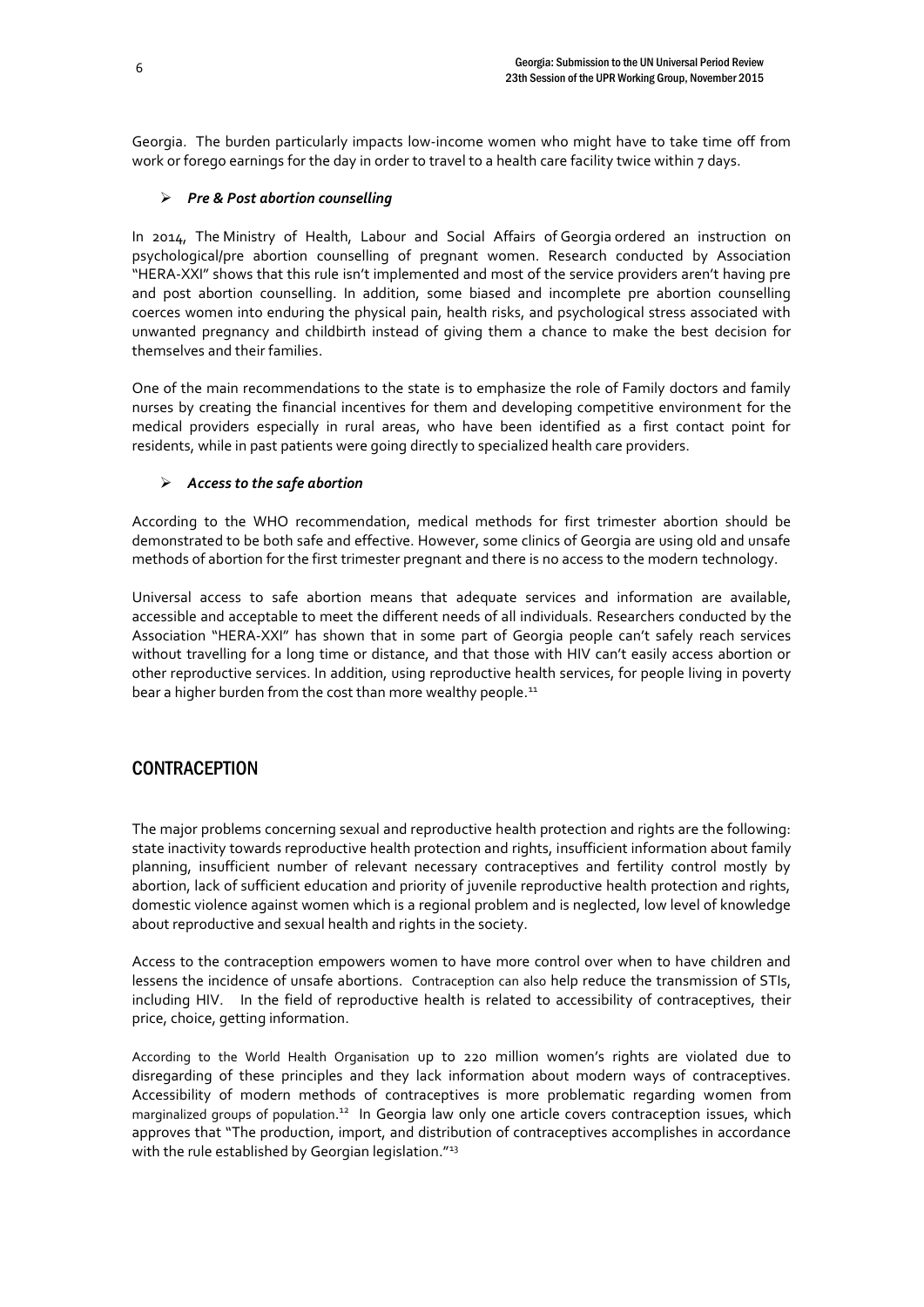Since the inception of modern family planning programs in Georgia, all contraceptives provided though the public/private sector have been brought into the country under the auspices of the UNFPA and USAID supported programs. These supplies are now exhausted; with exception of IUDs in some facilities, there are no longer any contraceptives available.<sup>14</sup>

Barriers to contraception access increase the incidence of unwanted pregnancy, contribute to high abortion rates, raise public medical costs, and compound the distress of women recovering from sexual violence. These factors are therefore additional reasons for a necessity to improve access to contraception that the State of Georgia needs to acknowledge.

World Health Organization (WHO) includes contraceptives in its list of essential drugs, meaning that they should be accessible and affordable for all.<sup>15</sup> The Committee on Economic, Social and Cultural Rights (CESCR) recognizes that providing access to drugs on this list is a core state obligation under the right to health.<sup>16</sup> If made available over-the-counter, contraception has enormous potential to protect the health, preserve the dignity, and reduce the trauma of victims of sexual violence.

#### *Family planning services*

Access to and use family planning services remain quite limited in Georgia. FP counselling and services are still completely unavailable at the most basic level of the primary care system. The geography of Georgia presents particular problems. In high-mountainous and rural areas the quality of medical service is low. Medical staff don't have competitive environment and accordingly there is not enough motivation for performance their work. The majority of family doctors have insufficient knowledge and information about modern contraceptives. This causes serious obstacles for the population and keeps in them in informational vacuum.<sup>17</sup> Rural women and women in the mountainous areas must travel to large towns to access clinics.

A large number of women especially in rural areas have limited access to reproductive and sexual health services and at the lack of reproductive and sexual health education in the State party. It's important to increase knowledge of and access to affordable contraceptive methods and to ensure that family-planning information and services are available to everyone including for the targeting group of population.

These pervasive geographical, cultural and budgetary issues indicate the need for a law on reproductive health that would include measure to address the barriers to access to reproductive health care and to ensure availability and acceptability of quality services for all women.

#### *Youth*

The reproductive and sexual health needs of adolescents are going largely unmet in Georgia. Country lacks policies and guidelines that support the provision of FP services to youth. Youth FP services are not offered alongside other health services that youth may seek. Youth lack the knowledge concerning modern contraceptive methods.

There is no service providers equipped with skills to meet young people's unique needs for information, counselling confidential services.<sup>18</sup>

In summary, much remains to be done to provide reliable information to both married and unmarried young women. Knowledge about the reliability of each method, its risk of failure, with an unplanned conception is very inadequate.

#### *Availability of necessary skills*

The human recourse demand of Georgia in the area of health care is broad and urgent. In order to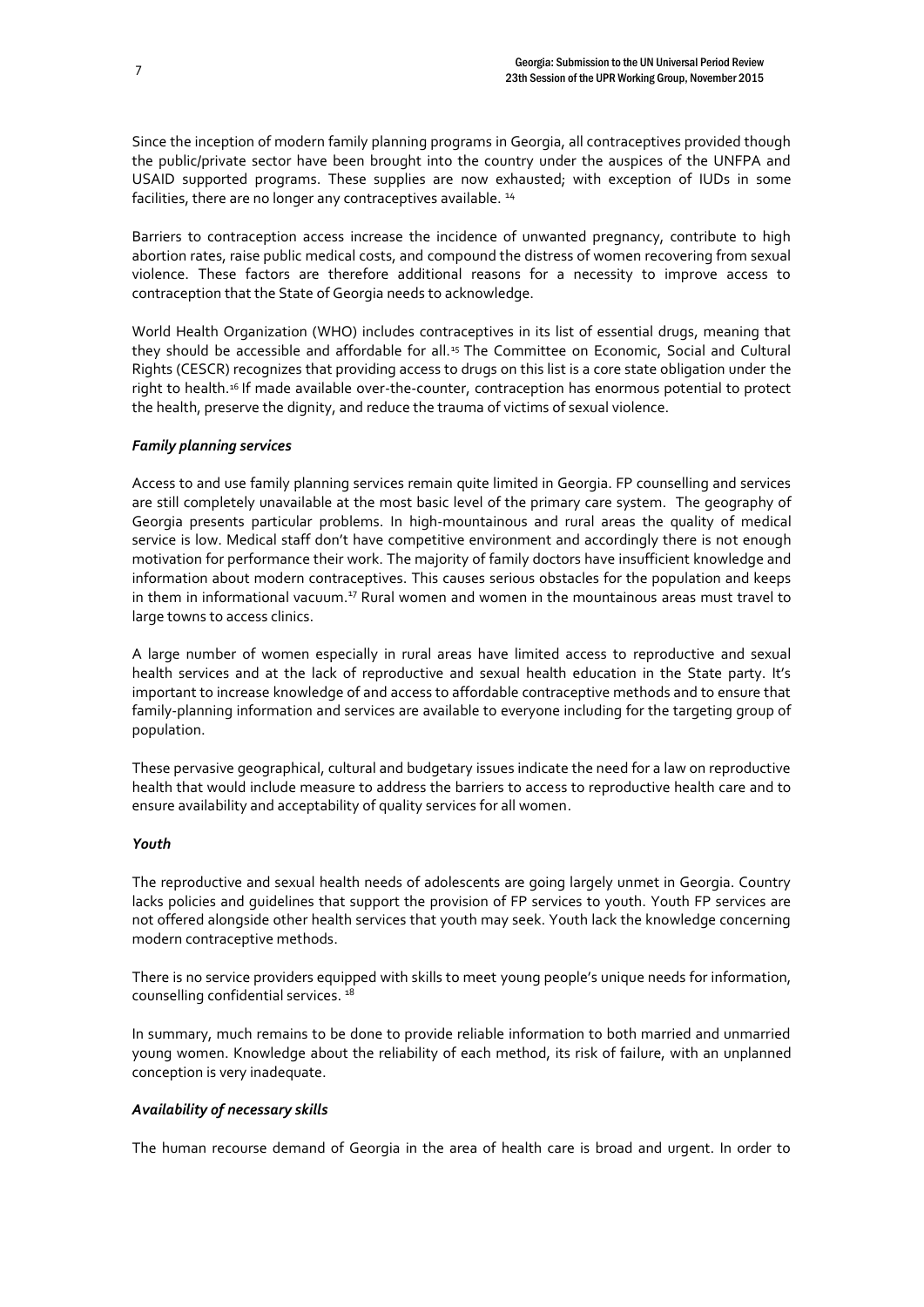alleviate this problem as soon as possible, it is crucial to recognize the magnitude and intensity of the problem, weigh actual capacity against the capacity needed to attain. The main reason for problems related to human resources is not only shortage of professionals, rather inadequacy of professional skills and unsatisfactory deployment.

The role of the state in human resource capacity development is largely unclear. In service training of providers is fully supported by donor financed projects. Continuous medical education system is not demanded and financed by the government and is completely left for pharmaceutical industry support.

#### SEX WORKER 'S RIGHTS

Prostitution is not a criminal offence in Georgia however; it is an administrative offence which means that it publishable by a fine. Where there is involvement of a minor in prostitution or if there is prostitution on the basis of the threat of violence, blackmailing, deception or destruction of the property, the Criminal Code of Georgia states that it is punishable by the law.<sup>19</sup>

A recent study by "HERA-XXI"<sup>20</sup> makes clear that many sex-workers have experienced cases of discrimination, albeit with different frequency.

The report demonstrates that sex workers in Georgia do enjoy their human rights as citizens. It is clear that stigmatised nature of their work means that sex workers tend not to avail of the structures in place in the state to address discrimination and human rights violations. The illicit nature of their work acts as a barrier to their access to appropriate health care.

They have to keep their work and the sources of income in secret which causes permanent stress for them and the attitudes and prejudices existing in the society are the preconditions for humiliation, enhancing the stigma, for psychological and mental violence and discrimination towards the persons engaged in sex-work.

Sex workers are not only at a higher risk for violence, but they are also less likely to get protection from the police-often the very perpetrators of this violence. Even women who are informed of their health rights do not always have full agency in protecting themselves. Polices are often force these women to have sex without condoms, threatening them with blackmail, extortion, arrest and/or violence. Women are therefore at a higher risk for health problems, with a lesser chance of accessing good healthcare.

The biggest problem is that most of the violence which they fall victim to is at the hands of the very people who should be protecting them.

One of the main recommendation to the state is to ensure the human/women's rights of sex workers including the rights to healthcare, education and housing; and the right to be free from violence by government and non-government actors. It's important to take measures to decrease violence towards the community by implementing campaigns to end the harms of stigmatization and discrimination.

In 2014, the Law of Georgia on the Elimination of All Forms of Discrimination was introduced. The law is intended to "eliminate every form of discrimination and to ensure equal rights of every natural and legal persons under the legislation of Georgia, irrespective of race, skin colour, language, sex, age, citizenship, origin, place of birth or residence, property or social status, religion or belief, national, ethnic or social origin, profession, marital status, health, disability, sexual orientation, gender identity and expression, political or other opinions, or other characteristics." <sup>21</sup> The adoption of this law is undoubtedly a progressive phenomenon. We recommend that this law be expanded to include targeted regulations to which aim to address.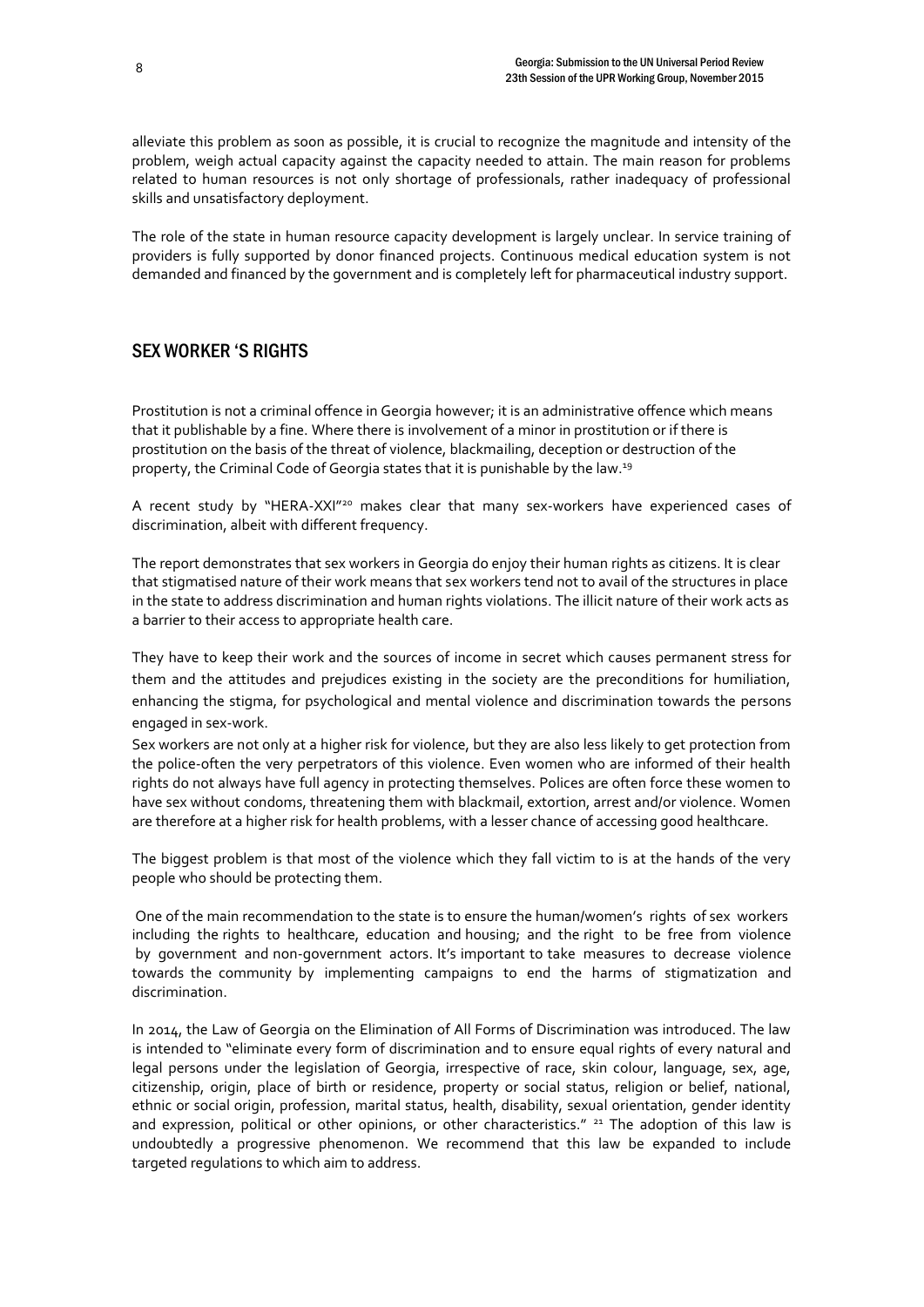### RECOMMENDATIONS FOR ACTION BY THE STATE UNDER REVIEW

#### We call on the government of the Georgia to:

 Adopt a comprehensive law on 'Reproductive Health and Rights' including measures to address barriers to access to health care and to ensure access to quality, affordable, acceptable and accessible health services;

 Create a new National Health Care Strategy of Georgia in order to fulfill the state's obligations under international treaties and agreements, considered family planning an important topic for health promotion and healthy lifestyle activities;

Contraception should be included in the list of essential drugs covered through state health programs;

 Revision health care state programs in order to provide Family Planning services by creating the financial incentives for Family Doctors and developing competitive environment for the medical providers especially in rural areas (e.g. raising the qualification, training and popularization), support education about consultation technique regarding modern methods of contraceptives and widening consultation volume;

 Develop and integrate a comprehensive high educational program for medical institutions on communicating skills with Patients;

**E** Ensure access to the Reproductive health counseling and distribution of contraceptives among youth by creating Youth- Friendly reproductive health Service Centers, which provides youths with free contraception, and information about the family planning and other reproductive health services;

 Create National IEC Strategy and elaborate action plan to promote acceptance and demand for Family planning services as an alternatives to abortion, with special emphasis on population. Strategy should be targeted at: increasing awareness, enhancing the role of communication and educating people about Reproductive Health & Rights and Family Planning Services;

■ Create and implement a National Human Rights Action Plan;

 Ensure the role and importance of Public Defender Office, in order to increase the accessibility of defender's services for the most vulnerable and marginalized groups of population;

 Revise article 139 of the law on Health Care to remove mandatory waiting periods for women who decide to have abortion. As the time for consideration causes psychological, financial, economic and territorial obstacles for woman;